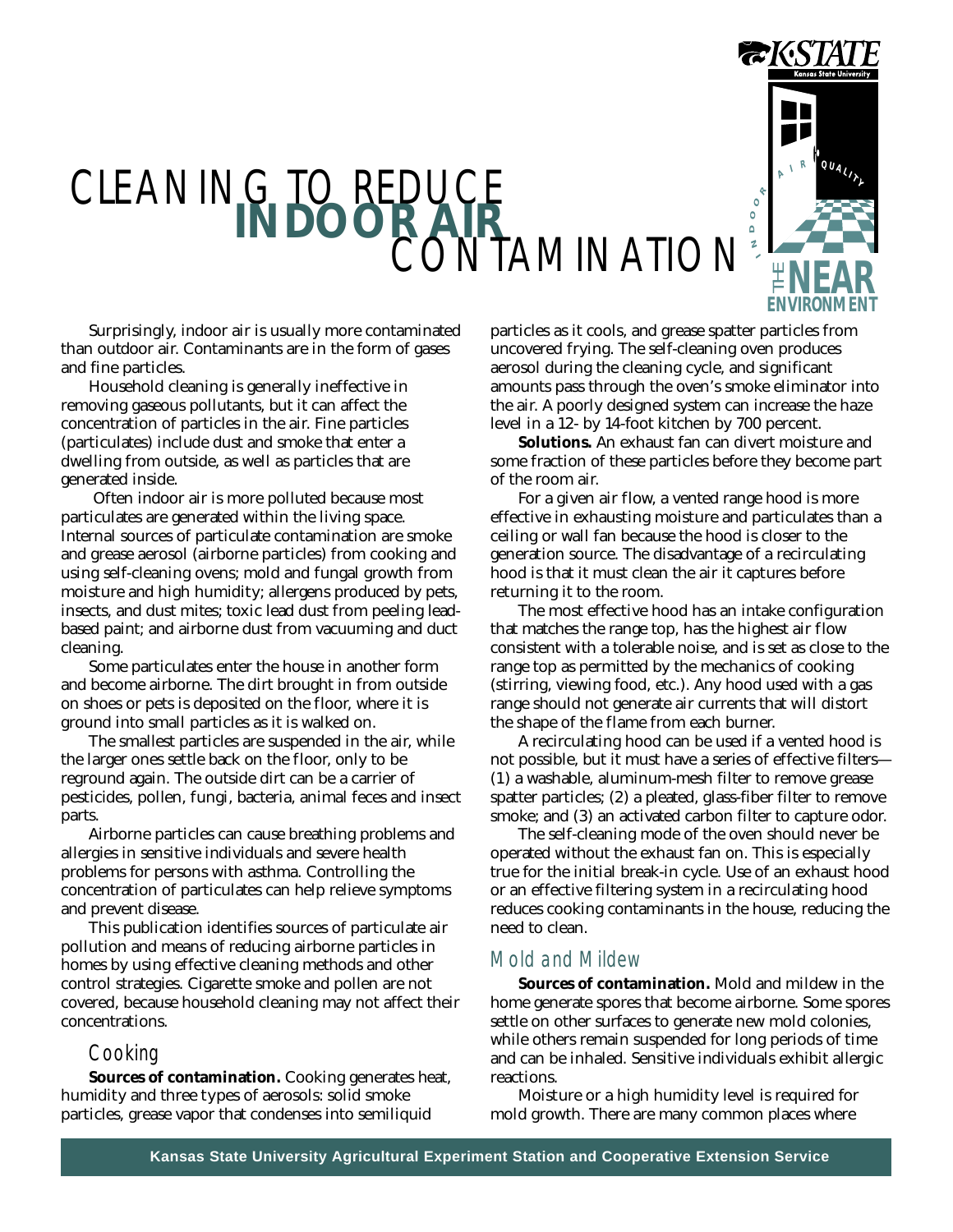molds grow. These include:

- Walls, floors, carpeting and on stored materials in damp basements and crawl spaces.
- Bathrooms without exhaust fans.
- Laundry areas where dryers are not vented outside or clothes are hung to dry.
- Homes with new construction materials.
- Homes where there have been spills, leaks or other water damage.
- Homes where a humidifier or an unvented combustion heater is used.

**Solutions.** Reducing humidity levels in the home is essential. Shut off or adjust the humidifier if the relative humidity level is more than 50 percent or if condensation forms on windows.

Use exhaust fans vented to the outside when taking baths or showers and when cooking. Vent clothes dryers to the outside. Do not use unvented kerosene or gas heaters. Repair all plumbing leaks.

Do not store natural materials containing high levels of moisture, such as firewood, inside the house. Reduce humidity with a dehumidifier, air conditioner or furnace. Increase the air flow to problem areas. Use a vapor barrier to reduce the outside moisture that enters a crawl space.

Keep surfaces clean and dry to remove existing mold colonies and to prevent mold colonies from starting. Hard surfaces that have mold growing on them should be cleaned, disinfected and dried.

One of the most effective, least expensive disinfectants is chlorine bleach (sodium hypochlorite). Products with an EPA registration number are reliable disinfectants and have instructions for disinfecting.

Appliances that collect or distribute water need to be cleaned and disinfected regularly to prevent mold growth. These include dehumidifiers, humidifiers, air conditioners and refrigerator drip pans.

### Vacuum Cleaning

**Sources of contamination.** Dirt in a carpet or on a hard-surfaced floor is clusters of very fine particles. Cleaning the floor with a broom or vacuum disturbs the dirt particles and causes the smallest ones to become airborne.

In perfectly still air, particles smaller than 20 microns (about one-half the diameter of the finest human hair) stay suspended in the air.

Vacuum cleaning turns floor dirt into an air pollutant two ways.

*1. If the air from the vacuum discharges down,* it

disturbs settled dirt particles and causes them to become airborne. When the cleaner discharges down over a dirty carpet, research shows a 98-percent increase in household airborne dust concentration in the following two-hour period.

*2. The bag in the vacuum cleaner is not a perfect filter.* A 100-percent efficient filter would have such high resistance to air flow that the vacuum cleaner would not work.

The vacuum's filter bag holds the larger particles and allows the smaller ones to pass into the room air. Using a vacuum cleaner that discharges upward can result in a 35 percent increase in airborne dust. As a result, the floor is cleaner, but the air is dirtier.

**Solutions.** Wet-cleaning hard-surfaced flooring is less likely to cause particles to become airborne than in vacuuming or sweeping. However, good cleaning technique can help reduce the amount of fine particles discharged from the vacuum cleaner.

Begin at an edge of the carpet (in a doorway) with the wand of a canister vacuum. Always work toward uncleaned carpet with the canister behind on cleaned carpet. An upright cleaner or horizontally-discharging canister cleaner does not disturb settled dirt particles in the air discharge.

Some vacuum cleaners are designed with blowers which handle high-efficiency (HEPA) filters. The filters capture at least 99.97 percent of the smallest particles in the discharge air. Because these vacuums are expensive, they may be justified only if someone in the household has severe dust allergies.

Less-expensive alternatives are the special replacement bags now available, which claim to improve the collection efficiency of older vacuum cleaners. Keep in mind, however, that improved filtration efficiency comes at the expense of air flow, and good vacuum cleaning requires both vacuum and air flow.

A central vacuum system with motor, suction blower, and filter bag installed in the basement or garage may solve several problems of portable cleaners. There is no air discharge into a home's living space; the vacuum discharge air and small particles are exhausted to the outside. Being isolated from the living area, the motor and blower noise is less evident in the room being vacuumed.

## Dust Mites and Animal Dander

**Sources of contamination.** Dust mites are microscopic animals that use dead human skin cells as a food source. Various allergens are produced by dust mite feces and body parts. They cause sensitive individuals to experience sneezing; nasal obstruction and discharge;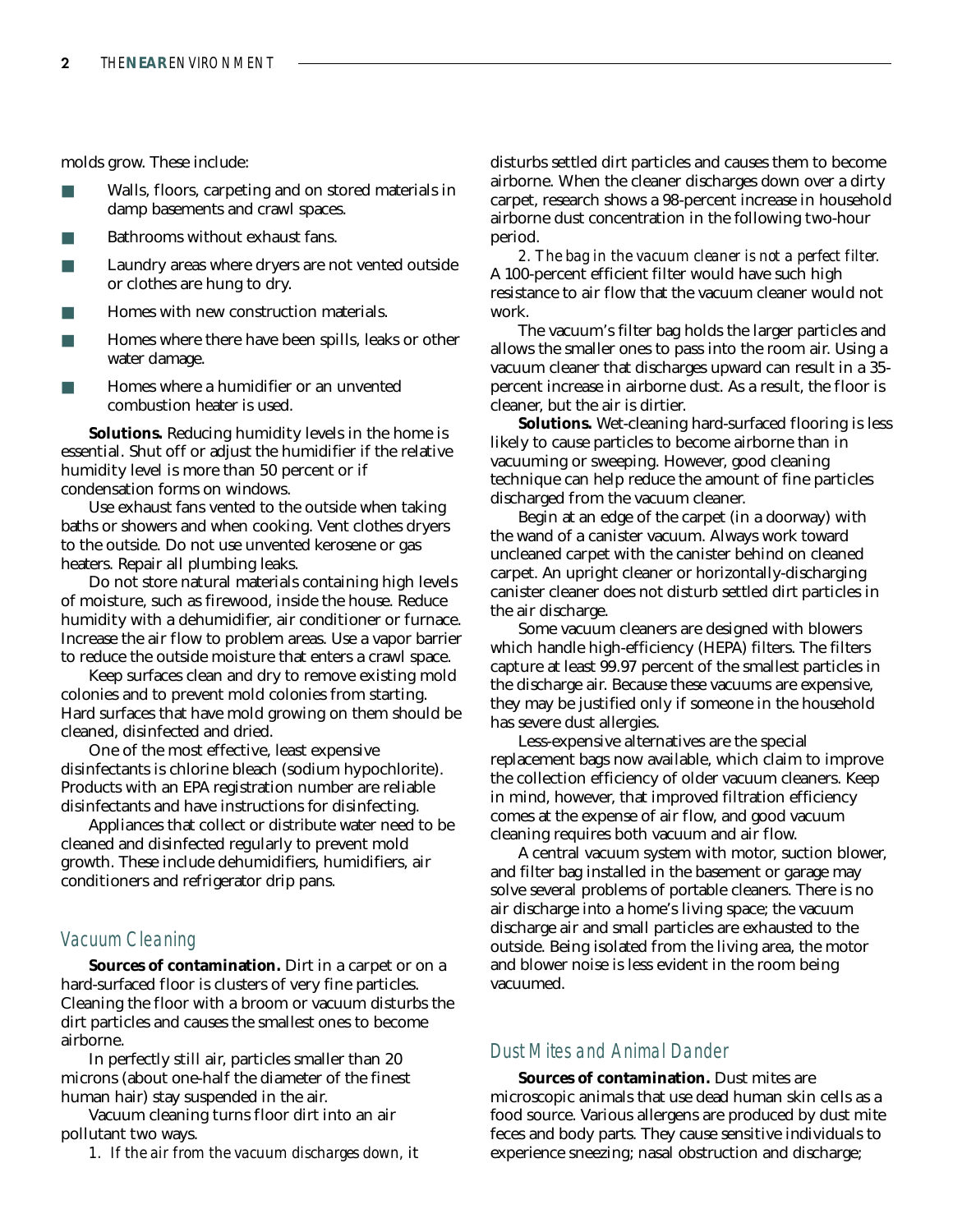redness, watering and itching of the eyes; wheezing and difficulty in breathing; and skin rash and itching.

For dust mites to reach concentrations high enough to cause problems, certain environmental conditions must exist: a food source of skin cells, relative humidity greater than 45 percent and a uniform temperature of 65 to 80 degrees Fahrenheit.

Highest concentrations of the mites are found in carpets, fabric-covered partitions or walls, and bedding and mattresses. Persons experiencing chronic symptoms should be tested by an allergist.

Pet dander is another allergen. Some individuals can experience allergic symptoms when the dander becomes airborne. Others are sensitive to the saliva of pets.

**Solutions.** If a household member is allergic to animal dander, the solution that offers the most relief is to remove the animal from the house. Vacuuming furnishings captures some dander but it does not offer much relief.

Several measures are effective in reducing the concentration of dust mites, as well as reducing allergic symptoms in individuals sensitive to dust mites.

- Vacuum-cleaning intensively and regularly (once a week) floors, carpets, fabric covered furniture, mattresses and bed frames. Use a cleaner with a high-efficiency filter, if possible. This is no guarantee of success, because mites and feces are very difficult to pull from carpet.
- Lowering the relative humidity of the room air to below 45 percent and the temperature to below 68 degrees. The humidity should be reduced even more if the temperature is increased.
- Ventilating with outside air if the infiltration rates (air leakage) naturally are low.
- Using fitted sheets or allergen-tight covers over mattresses.
- Replacing feather and down pillows with those that have synthetic fillings.
- Steam cleaning the carpet and fabric-covered furniture.
- Removing fabric furnishings, such as replacing the carpet with hard-surface flooring.
- Washing bedding in hot water (130 degrees or hotter).

#### Lead Dust

**Sources of contamination.** Paint used on both interior and exterior walls of homes before 1978 contained lead compounds. Dried paint solids can

contain up to 40 percent lead. Paint solids end up on the floor from peeling, chipping, oxidation or abrasion when doors and windows are opened and closed.

Young children risk lead poisoning. When they play on the floor where lead dust is present, they put dustcontaminated hands and toys in their mouths.

Another source of lead is soil that has been permanently contaminated. The lead comes from the exhaust fumes of vehicles that use leaded gasoline or exterior lead-based paint. Children are at risk when they play on contaminated soil and from contaminated soil tracked into the house.

**Solutions.** Vacuum cleaning floors and carpets to remove lead particles is ineffective. It can actually increase the amount of lead dust in the air.

Intensive vacuuming with a central vacuum system or a high-efficiency filter will gradually reduce the lead concentration in the carpet. However, many repetitions are needed to reduce the concentration.

Two-stage steam cleaning—using special detergents and combining vacuum cleaning with shampooing— also is not very effective. A large proportion of lead remains in the carpet. In severe cases, the only solution is to remove and dispose of the carpet.

Repeatedly wet cleaning hard-surface floors and other hard surfaces, such as window sills, is an effective method of removing lead dust. Removing shoes before entering the house or using shoe-cleaning pads at entrances can sharply reduce lead concentrations from contaminated soil.

#### Air Ducts

**Sources of contamination.** Air ducts can be a source of dirt, dust or biological contaminants and create an indoor air problem, but this is rare. Duct cleaning may release contaminants into the home and become the source of a problem.

Air distribution ducts in a new home collect construction dust (sawdust, sheetrock dust) during and after installation. With the initial flow of air, construction dust is blown into the rooms through the air supply ducts, and dust in the return air ducts is caught in the furnace filters.

After a few days or weeks, only a thin coating of dust remains on the duct surfaces because the dust is caught in the filters. Filters must be inspected regularly and cleaned or replaced, according to the manufacturers' directions, at least twice a year. As a filter loads with dust and lint, it actually becomes more efficient, but it must be cleaned or replaced because the air flow is gradually reduced.

Several factors can cause dust to cling to duct surfaces. Oily or greasy aerosol produced by cooking and